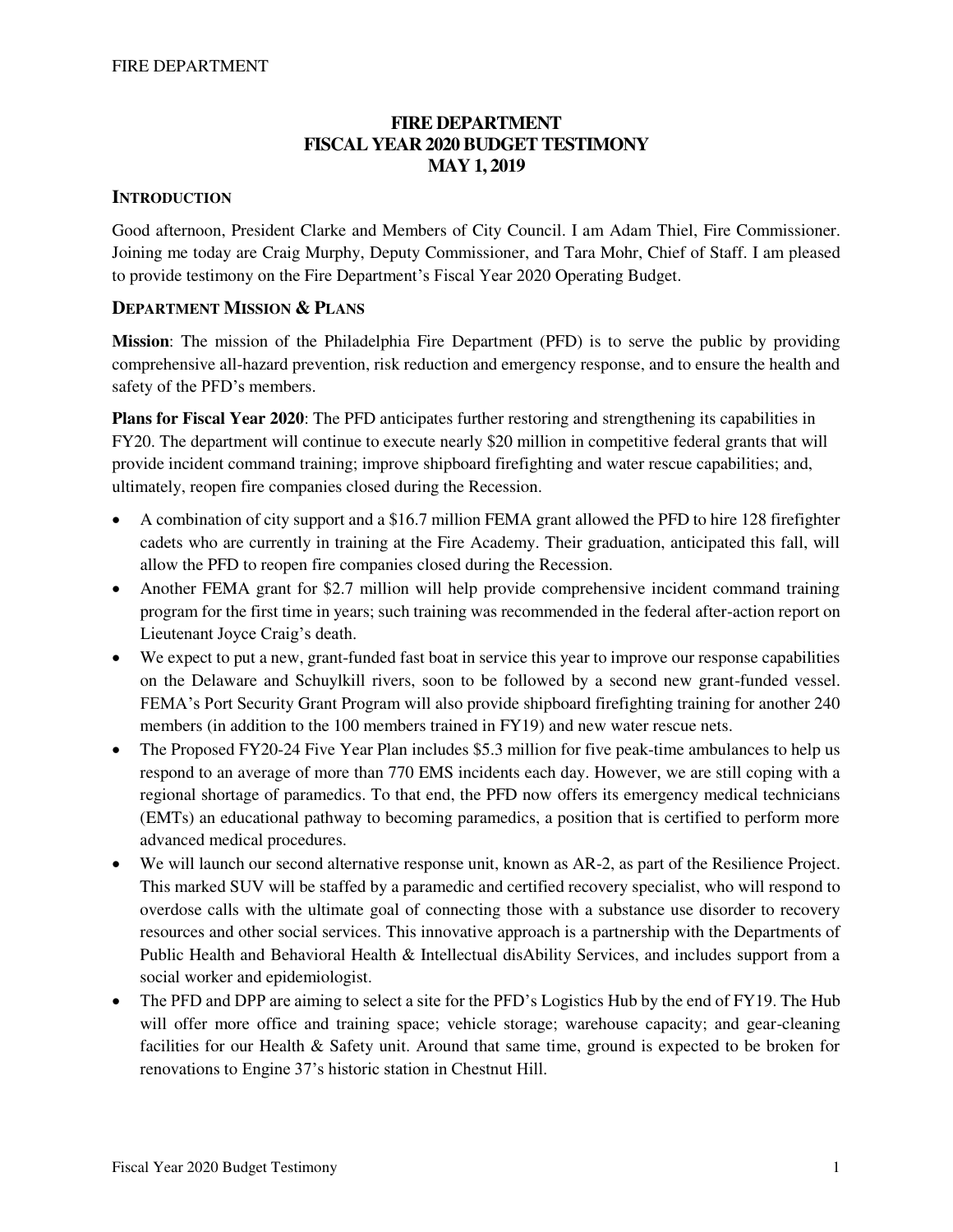| <b>Staff Demographics Summary (as of November 2018): All Funds</b> |           |           |           |           |  |  |  |  |  |
|--------------------------------------------------------------------|-----------|-----------|-----------|-----------|--|--|--|--|--|
|                                                                    | Total     | Minority  | White     | Female    |  |  |  |  |  |
| Number of Full-Time Staff                                          | 2,623     | 1,041     | 1,582     | 320       |  |  |  |  |  |
| Number of Exempt Staff                                             | 11        | 5         | h         | 4         |  |  |  |  |  |
| Number of Executive Staff (deputy)<br>level and above)             | 9         | 4         | 5         | 6         |  |  |  |  |  |
| Average Salary, Full-Time Staff                                    | \$76,405  | \$73,529  | \$78,297  | \$67,643  |  |  |  |  |  |
| Average Salary, Exempt Staff                                       | \$131,690 | \$143,367 | \$121,958 | \$109,798 |  |  |  |  |  |
| Average Salary, Executive Staff                                    | \$142,261 | \$166,150 | \$130,350 | \$119.392 |  |  |  |  |  |
| Median Salary, Full-Time Staff                                     | \$76,737  | \$76,737  | \$76,737  | \$64,945  |  |  |  |  |  |
| Median Salary, Exempt Staff                                        | \$114,600 | \$170,000 | \$106,605 | \$111,935 |  |  |  |  |  |
| Median Salary, Executive Staff                                     | \$133,256 | \$180,000 | \$111,935 | \$113,268 |  |  |  |  |  |

# **BUDGET SUMMARY & OTHER BUDGET DRIVERS**

| <b>Employment Levels (as of November 2018): All Funds</b>  |                            |                                              |  |  |  |  |  |  |
|------------------------------------------------------------|----------------------------|----------------------------------------------|--|--|--|--|--|--|
|                                                            | <b>Budgeted</b><br>in FY19 | Filled as of<br>the Increment<br>Run (11/18) |  |  |  |  |  |  |
| Number of Full-Time Positions                              | 2,851                      | 2,623                                        |  |  |  |  |  |  |
| Number of Exempt Positions                                 | 11                         | 11                                           |  |  |  |  |  |  |
| Number of Executive Positions (deputy level)<br>and above) | 10                         | 9                                            |  |  |  |  |  |  |
| Average Salary of All Full-Time Positions                  | \$76,405                   | \$76,405                                     |  |  |  |  |  |  |
| Median Salary of All Full-Time Positions                   | \$76,737                   | \$76,737                                     |  |  |  |  |  |  |

| <b>General Fund Financial Summary by Class</b>  |                |                    |                |                    |                |                  |  |  |  |  |
|-------------------------------------------------|----------------|--------------------|----------------|--------------------|----------------|------------------|--|--|--|--|
|                                                 | FY18 Original  | FY18 Actual        | FY19 Original  | FY19 Estimated     | FY20 Proposed  | Difference:      |  |  |  |  |
|                                                 | Appropriations | <b>Obligations</b> | Appropriations | <b>Obligations</b> | Appropriations | <b>FY20-FY19</b> |  |  |  |  |
| Class 100 - Employee Compensation               | \$225,242,832  | \$244,026,657      | \$263,307,745  | \$268,369,652      | \$273,324,292  | \$4,954,640      |  |  |  |  |
| Class 200 - Purchase of Services                | \$5,789,667    | \$6,737,647        | \$6,046,121    | \$6,892,121        | \$6,516,272    | $(\$375,849)$    |  |  |  |  |
| Class 300/400 - Materials, Supplies & Equipment | \$8,541,535    | \$9,306,254        | \$8,259,314    | \$10,664,314       | \$8,831,714    | (\$1,832,600)    |  |  |  |  |
| Class 500 - Contributions                       | \$0            | \$626,727          | \$0            | \$0                | \$0            | \$0              |  |  |  |  |
| Class 800 - Payment to Other Funds              | \$7,972,000    | \$7,866,000        | \$0            | \$8,259,300        | \$9,235,000    | \$975,700        |  |  |  |  |
|                                                 | \$247,546,034  | \$268,563,285      | \$277,613,180  | \$294,185,387      | \$297,907,278  | \$3,721,891      |  |  |  |  |

| <b>Grant Revenue Fund Financial Summary by Class</b> |                |                    |                |                    |                |             |  |  |  |  |
|------------------------------------------------------|----------------|--------------------|----------------|--------------------|----------------|-------------|--|--|--|--|
|                                                      | FY18 Original  | FY18 Actual        | FY19 Original  | FY19 Estimated     | FY20 Proposed  | Difference: |  |  |  |  |
|                                                      | Appropriations | <b>Obligations</b> | Appropriations | <b>Obligations</b> | Appropriations | FY20-FY19   |  |  |  |  |
| Class 100 - Employee Compensation                    | \$12,049,741   | \$6,750,588        | \$12,386,697   | \$13,374,872       | \$18,206,396   | \$4,831,524 |  |  |  |  |
| Class 200 - Purchase of Services                     | \$6,852,077    | \$2,389,622        | \$5,445,189    | \$3,610,066        | \$5,068,028    | \$1,457,962 |  |  |  |  |
| Class 300/400 - Materials, Supplies & Equipment      | \$1,122,244    | \$888.522          | \$2,313,262    | \$3,039,760        | \$3,464,091    | \$424.331   |  |  |  |  |
|                                                      | \$20,024,062   | \$10,028,732       | \$20,145,148   | \$20,024,698       | \$26,738,515   | \$6,713,817 |  |  |  |  |

| <b>Aviation Fund Financial Summary by Class</b>   |                |                    |                |                    |                |                  |  |  |  |  |
|---------------------------------------------------|----------------|--------------------|----------------|--------------------|----------------|------------------|--|--|--|--|
|                                                   | FY18 Original  | FY18 Actual        | FY19 Original  | FY19 Estimated     | FY20 Proposed  | Difference:      |  |  |  |  |
|                                                   | Appropriations | <b>Obligations</b> | Appropriations | <b>Obligations</b> | Appropriations | <b>FY20-FY19</b> |  |  |  |  |
| Class 100 - Employee Compensation                 | \$7,608,574    | \$7,619,658        | \$8,161,574    | \$8,324,574        | \$8,161,574    | (\$163,000)      |  |  |  |  |
| Class 200 - Purchase of Services                  | \$15,000       | \$15,000           | \$15,000       | \$15,000           | \$15,000       | \$0              |  |  |  |  |
| Class $300/400$ - Materials, Supplies & Equipment | \$155,900      | \$155,339          | \$155,900      | \$155,900          | \$155,900      | \$0              |  |  |  |  |
| Class 800 - Payment to Other Funds                | \$23,000       | \$0                | \$23,000       | \$23,000           | \$23,000       | \$0              |  |  |  |  |
|                                                   | \$7,802,474    | \$7,789,997        | \$8,355,474    | \$8,518,474        | \$8,355,474    | (\$163,000)      |  |  |  |  |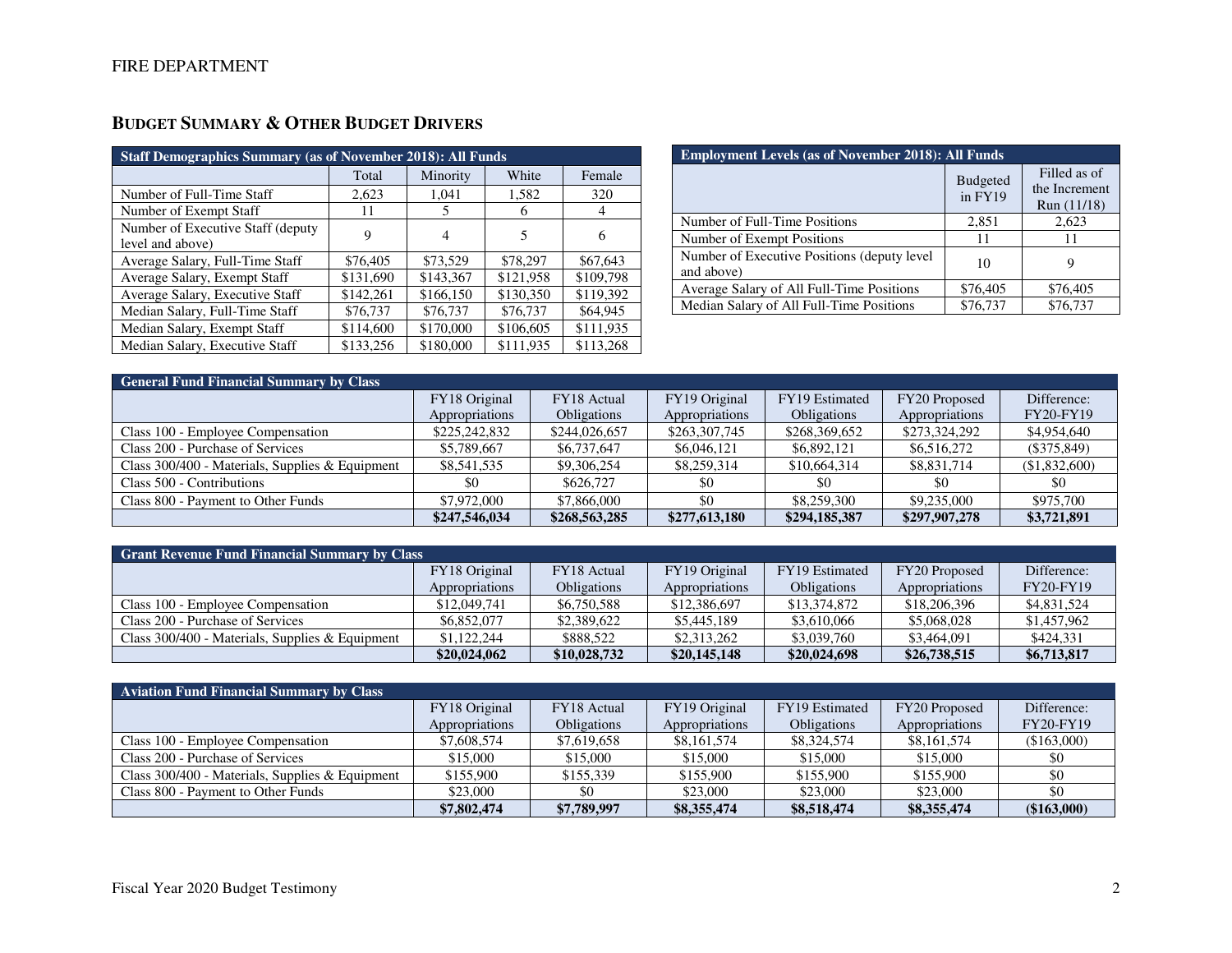# FIRE DEPARTMENT

| <b>Contracts Summary (Professional Services only)</b> |             |             |             |             |             |                       |  |  |  |  |
|-------------------------------------------------------|-------------|-------------|-------------|-------------|-------------|-----------------------|--|--|--|--|
|                                                       | <b>FY14</b> | <b>FY15</b> | <b>FY16</b> | <b>FY17</b> | <b>FY18</b> | FY19 YTD<br>(Q1 & Q2) |  |  |  |  |
| Total amount of contracts                             | \$1,113,511 | \$3,306,260 | \$4,616,783 | \$6,453,884 | \$8,591,666 | \$4,500,000           |  |  |  |  |
| Total amount to M/W/DSBE                              | \$36,991    | \$639,965   | \$870,801   | \$1,123,167 | \$1,671,240 | \$900,000             |  |  |  |  |
| <b>Participation Rate</b>                             | $3\%$       | $19\%$      | 19%         | $17\%$      | $19\%$      | 20%                   |  |  |  |  |

| Total M/W/DSBE Contract Participation Goal (Public Works; Services, Supplies &<br><b>Equipment: and Professional Services combined)</b> |             |             |             |  |  |  |  |  |
|-----------------------------------------------------------------------------------------------------------------------------------------|-------------|-------------|-------------|--|--|--|--|--|
|                                                                                                                                         | <b>FY18</b> | <b>FY19</b> | <b>FY20</b> |  |  |  |  |  |
| M/W/DSBE Contract Participation Goal                                                                                                    | 15%         | 16%         | 17%         |  |  |  |  |  |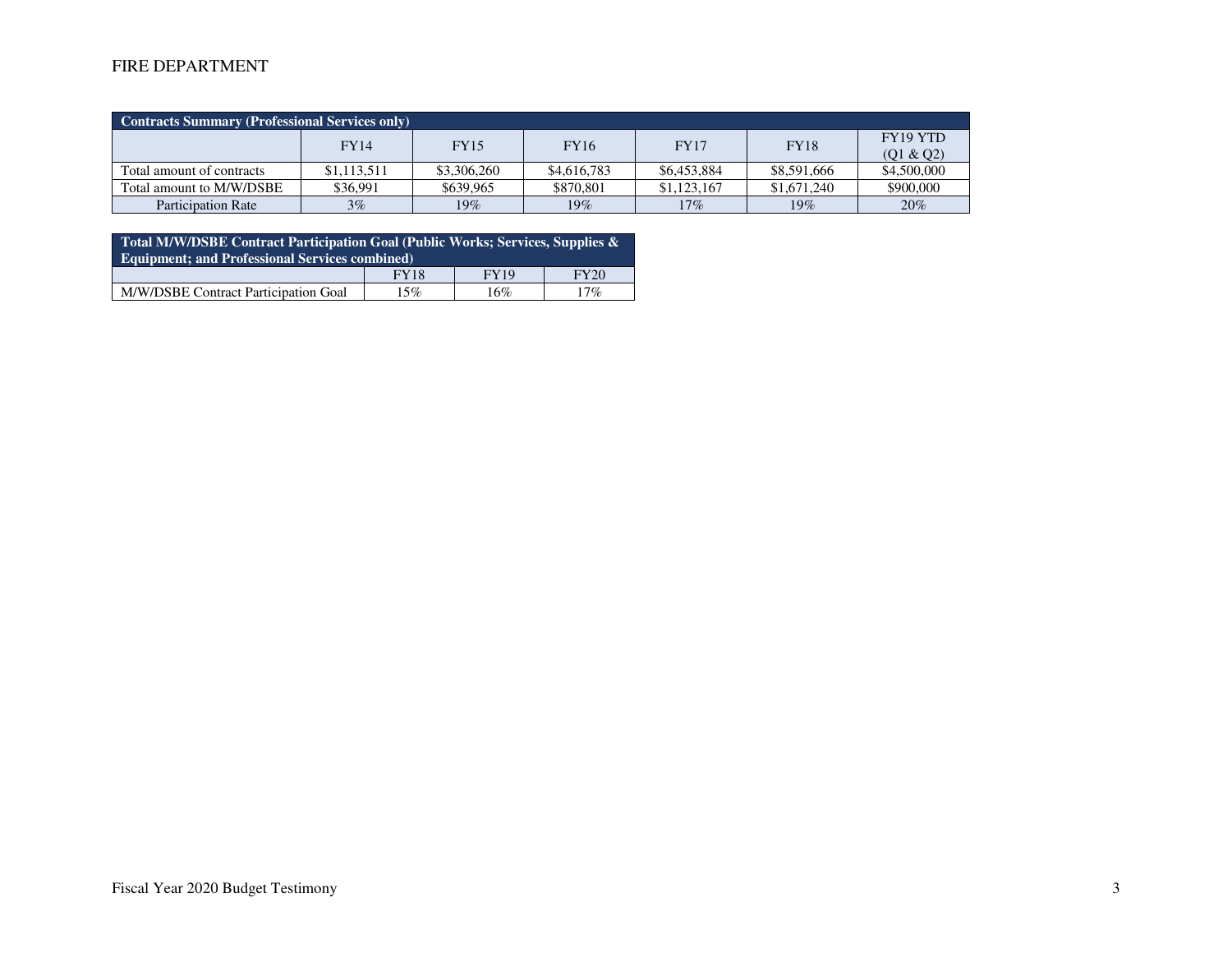# **PROPOSED BUDGET OVERVIEW**

## **Proposed Funding Request**:

The proposed Fiscal Year 2020 General Fund budget totals \$297,907,278, an increase of \$3,721,891 over Fiscal Year 2019 estimated obligation levels.

The proposed budget includes:

- \$273,324,292 in Class 100, a \$4,954,640 increase over FY19. This funding will fund the current staffing level, including contract increases for DC33, DC47 and Fire Arbitration awards for Local 22. The funding will also cover costs to staff additional peak-time ambulances and to fund a shift schedule realignment for all EMS providers.
- \$6,516,272 in Class 200, a \$375,849 decrease from FY19. This funding decrease is due to various contracting adjustments, including hiring full-time staff and decreasing other contractual costs from FY19.
- \$8,831,714 in Class 300/400, a \$1,832,600 decrease from FY19. This decrease results from a reduction from various one-time costs experienced in FY19, including the costs to prepare for additional operating units and additional fire cadet classes.
- \$9,235,000 in Class 800, a \$975,700 increase from FY19. This funding increase is due to increased requirements related to the water utility.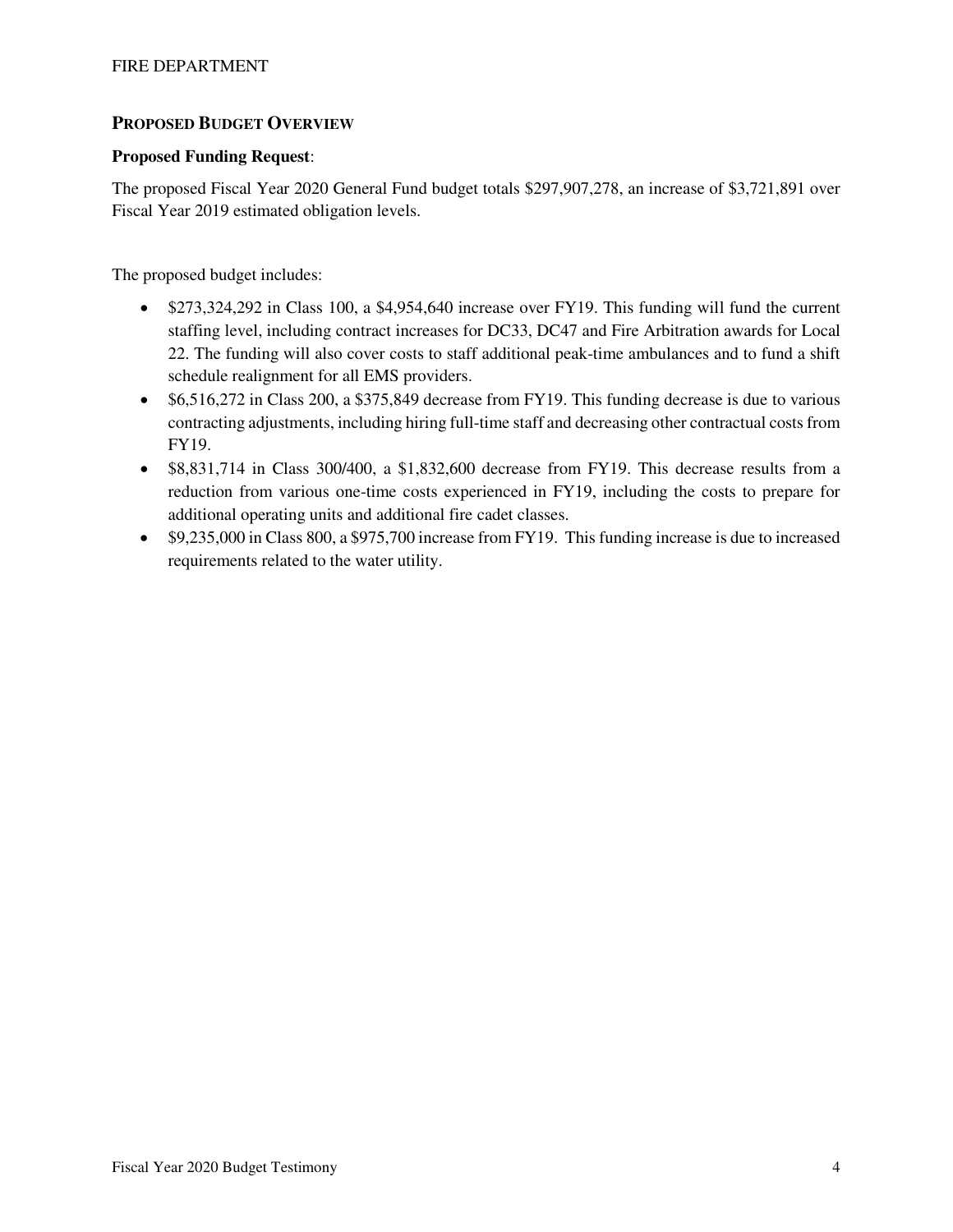## FIRE DEPARTMENT

# **STAFFING LEVELS**

The department is requesting 2,906 budgeted positions in All Funds for FY20, an increase of 55 positions over FY19.

The increase is attributed to staffing the five additional peak time medic units and increasing non-uniform personnel capacity within administration and communication units.

## **NEW HIRES**

| New Hires (from 7/1/2018 to 11/25/18) |                                  |  |  |  |  |  |  |
|---------------------------------------|----------------------------------|--|--|--|--|--|--|
|                                       | <b>Total Number of New Hires</b> |  |  |  |  |  |  |
| Black or African American             |                                  |  |  |  |  |  |  |
| Asian                                 |                                  |  |  |  |  |  |  |
| Hispanic or Latino                    |                                  |  |  |  |  |  |  |
| White                                 |                                  |  |  |  |  |  |  |
| Other                                 | 32                               |  |  |  |  |  |  |
| Total                                 |                                  |  |  |  |  |  |  |

Due to the attrition rate during fire and paramedic training, it is possible that not all of the 62 people hired between 7/1/18 and 11/25/18 are currently employed by the PFD. Of those still employed, at least 6 people are bilingual (Spanish, Korean, and Polish).

Over 140 new employees have been hired since 11/25/18. Of those employees, at least four are bilingual (Spanish and Albanian).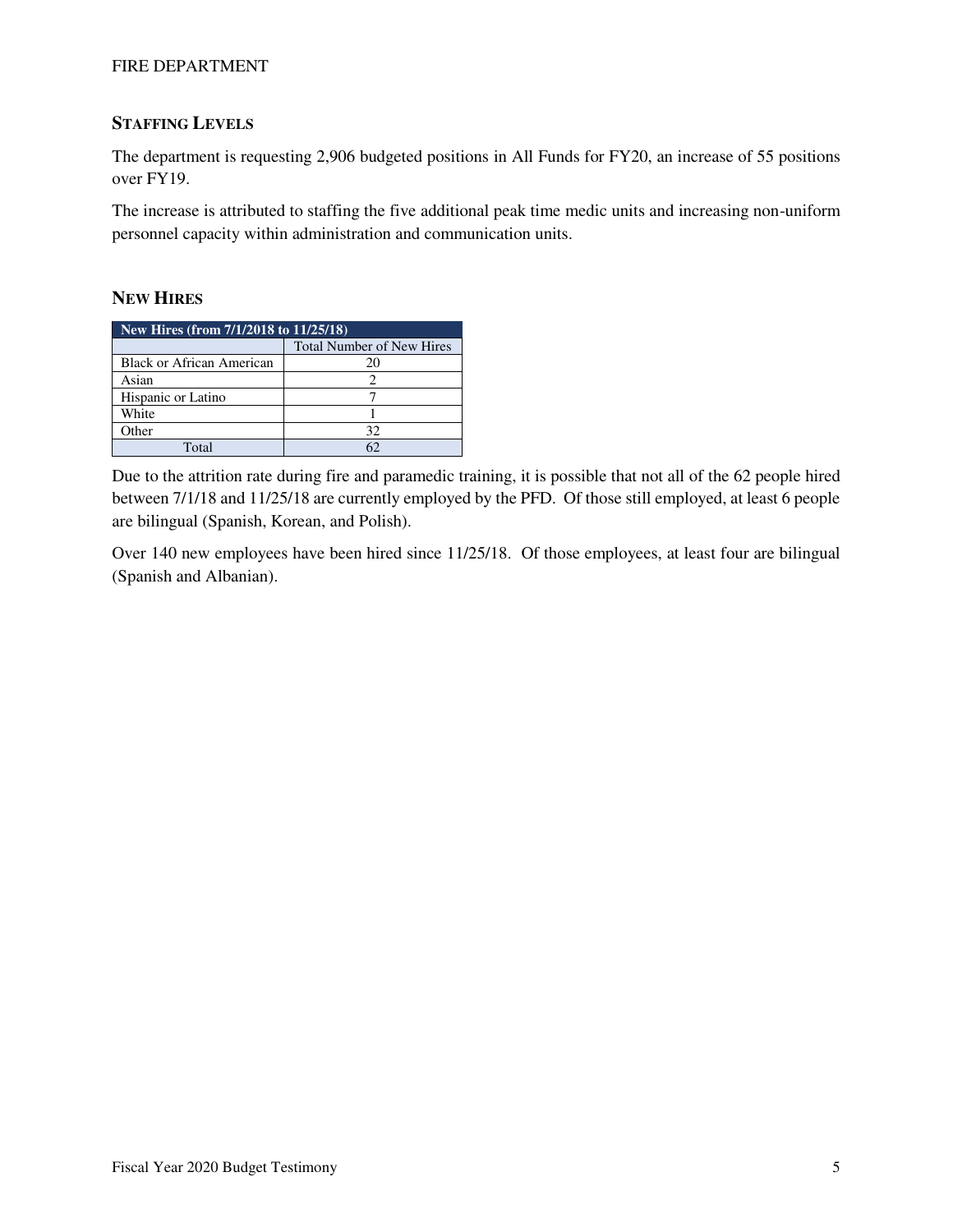# **PERFORMANCE, CHALLENGES, AND INITIATIVES**

| <b>FY20 Performance Measures</b> <sup>1</sup>                       |             |             |              |               |  |  |  |  |  |
|---------------------------------------------------------------------|-------------|-------------|--------------|---------------|--|--|--|--|--|
|                                                                     | <b>FY18</b> | FY19 YTD    |              |               |  |  |  |  |  |
| Measure                                                             | Actual      | $(Q1 + Q2)$ | FY19 Target  | FY20 Target   |  |  |  |  |  |
| Number of civilian fire-related deaths                              | 17          | 6           | A reduction  | A reduction   |  |  |  |  |  |
|                                                                     |             |             | from FY18    | from FY19     |  |  |  |  |  |
| Number of structure fires <sup>2</sup>                              | N/A         | 2,573       | Establish a  | A reduction   |  |  |  |  |  |
|                                                                     |             |             | new baseline | from FY19     |  |  |  |  |  |
| Fire engine response time (minutes: seconds) $3$                    | 7:21        | 6:43        | < 5:20       | $\leq 5:20$   |  |  |  |  |  |
| Percent of EMS calls responded to within 9:00                       | 33.0%       | 32.9%       | $> 90.0\%$   | $> 90.0\%$    |  |  |  |  |  |
| minutes <sup>3</sup>                                                |             |             |              |               |  |  |  |  |  |
| Number of EMS incidents                                             | 271,450     | 140,797     | Meet demand  | Meet demand   |  |  |  |  |  |
| Number of fire incidents                                            | 48,797      | 25,485      | Meet demand  | Meet demand   |  |  |  |  |  |
| Total incidents (number of EMS incidents + number of                | 320,247     | 166,282     | Meet demand  | Meet demand   |  |  |  |  |  |
| fire incidents)                                                     |             |             |              |               |  |  |  |  |  |
| Number of civilian fire-related injuries                            | 206         | 71          | A reduction  | A reduction   |  |  |  |  |  |
|                                                                     |             |             | from FY18    | from FY19     |  |  |  |  |  |
| EMS response time (minutes: seconds) $^{3,4}$                       | 12:52       | 12:22       | $\leq 9:00$  | $\leq 9:00$   |  |  |  |  |  |
| Percent of fire calls responded to within 5:20 minutes <sup>3</sup> | 25.3%       | 26.9%       | $> 90.0\%$   | $\geq 90.0\%$ |  |  |  |  |  |

*<sup>1</sup>All Fire Department measures are under review. All response time-related measures have a margin of error of 10-15% because a first-on-scene time is recorded 85-90% of the time. The Fire Department is currently working diligently to minimize this margin.* 

*<sup>2</sup>After review of fire incident data, the Fire Department determined that some types of fire incidents were being incorrectly categorized. As a result, the Department has updated protocols and provided additional training to front-line staff. Data from FY19 Q1 has begun to reflect these efforts and the Department expects that data quality will continue to improve over the remainder of FY19.* 

*3 After a review of response time data, Fire discovered that cold calls had previously been omitted from the reporting of response times. Cold calls are a response mode without the use of emergency lights and sirens (Reduced Speed). Hot calls are a response mode utilizing emergency lights and sirens (Emergency Speed). National standards for fire reporting dictate that cold calls should be included in response times and actions have been taken to correct this going forward. Previously reported data has also been corrected to reflect the inclusion of cold calls.* 

*4 With the addition of cold calls, meeting the national standard of 9:00 is even more challenging than in previously reported years, when Fire only submitted hot calls. Previously reported data has also been corrected to reflect the inclusion of cold calls.*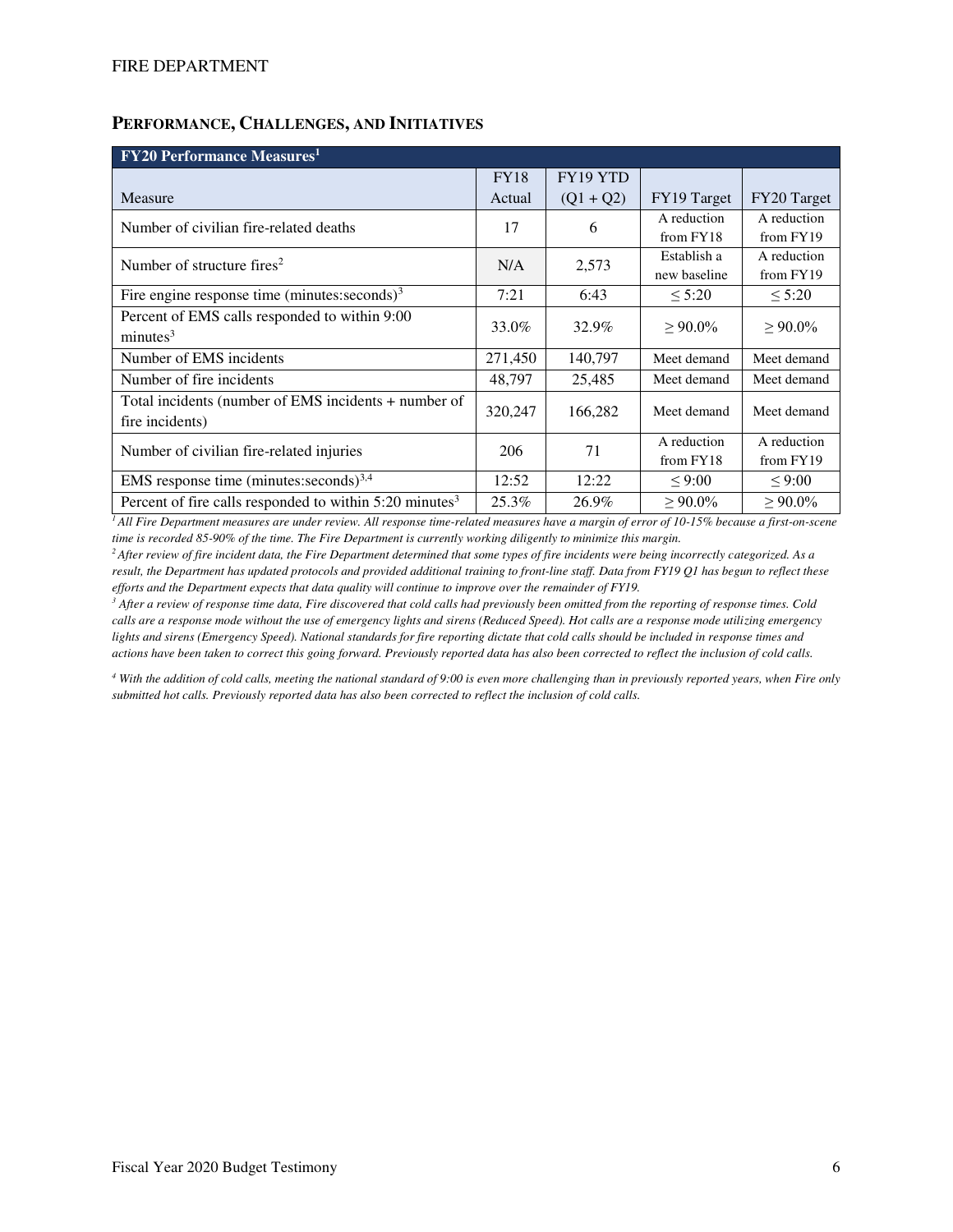## **OTHER BUDGETARY IMPACTS**

## **Federal and State (Where Applicable)**

**GRANTS:** Competitive federal grants could affect the PFD's Plan projections. Last year, the PFD successfully applied for a \$3M grant (\$2.7M project with \$400k general fund match) through the Assistance to Firefighters Grant (AFG) program to provide incident command training for all officers, which is currently underway. The PFD also applied for a \$1M grant through the Fire Prevention and Safety (FP&S) program, which was not awarded. We were successful in receiving a three-year, \$16M (with a \$41.8M General Fund – Operating (in Fire, Fleet and Fringe) and \$6.4M Capital Fund (in Fleet) match from FY19- 24) grant to hire 120 new firefighters under the Staffing for Adequate Fire and Emergency Response (SAFER) grant program.

Over this past year, the PFD continued to apply for grants. In October 2018, we submitted an application for a \$5M AFG grant (\$3.4M project with \$1.6M general fund match) for department-wide training on fire science behavior and dynamics. In December 2018, the PFD applied for a \$459,000 FP&S grant for a targeted fire prevention strategy to include the purchase and distribution of smoke alarms and a pilot program testing cooktop fire suppression devices.

**EMS BILLING:** In the past, emergency medical services received payment for services only for transporting patients to emergency rooms. There may be new rules on the horizon at the state and federal level that may result in payment for "treating in place" or for transporting patients to alternative destinations, such as a primary care provider or an urgent care clinic.

**AFFORDABLE CARE ACT:** Due to the Affordable Care Act (ACA) Expansion, 220,000 adults (1 out of every 6 Philadelphian adults) gained new coverage. If the provisions afforded under the ACA were to be altered, diminished, or eliminated entirely, it would have an effect on emergency medical service demand and provision.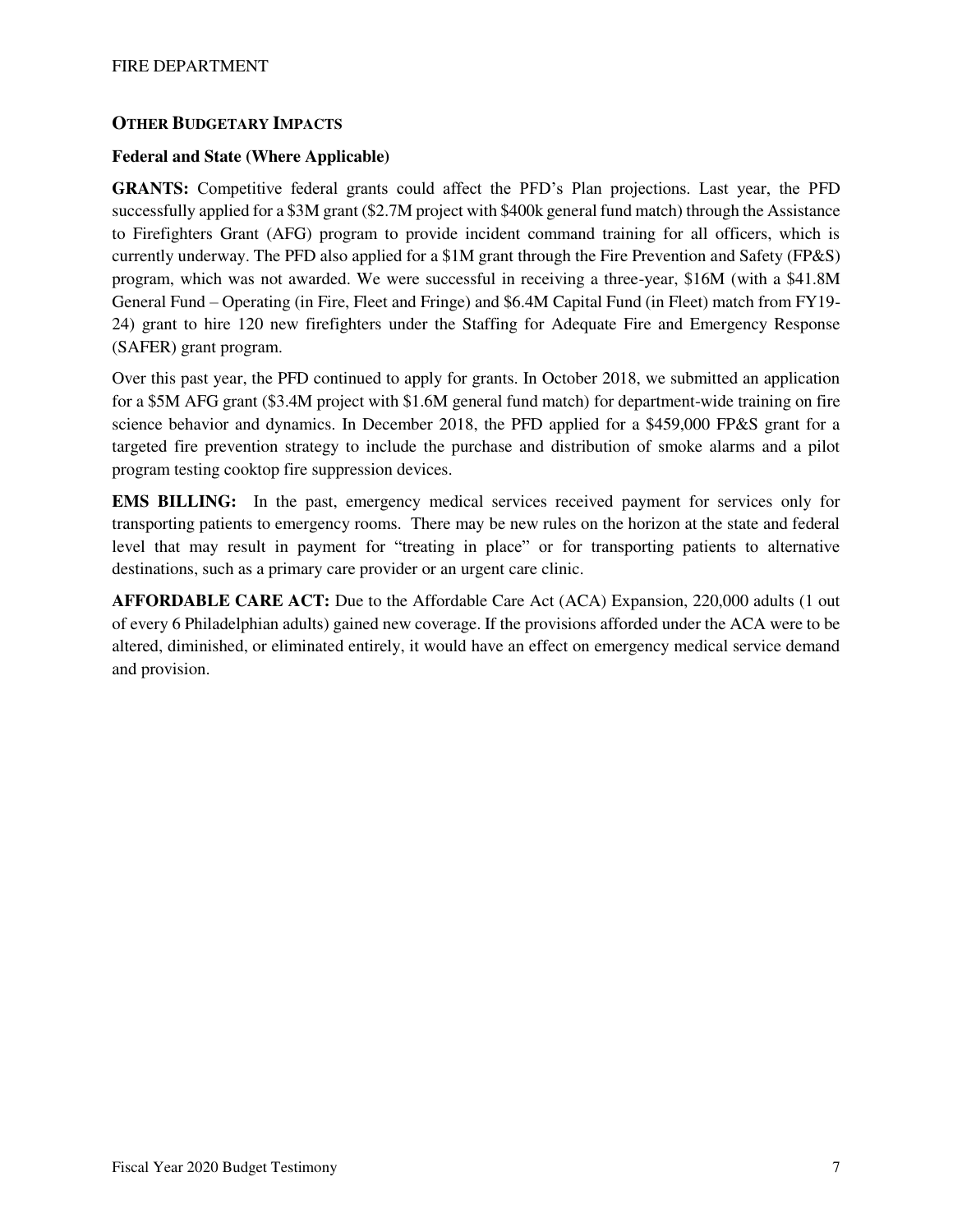# **CONTRACTING EXPERIENCE**

| M/W/DSBE Participation on Large Professional Services Contracts with For-Profit Vendors |                                                       |                                 |                          |                               |                           |                                                 |                                          |                                         |                                                       |                                                                                                                         |                                                                                   |  |
|-----------------------------------------------------------------------------------------|-------------------------------------------------------|---------------------------------|--------------------------|-------------------------------|---------------------------|-------------------------------------------------|------------------------------------------|-----------------------------------------|-------------------------------------------------------|-------------------------------------------------------------------------------------------------------------------------|-----------------------------------------------------------------------------------|--|
|                                                                                         | Top Five Largest Contracts over \$34,000 for FY19     |                                 |                          |                               |                           |                                                 |                                          |                                         |                                                       |                                                                                                                         |                                                                                   |  |
| Vendor<br>Name                                                                          | <b>Brief</b><br>Description<br>of Service<br>Provided | Dollar<br>Amount of<br>Contract | <b>RFP</b> Issue<br>Date | Contract<br><b>Start Date</b> | Ranges in RFP             | $%$ of<br>M/W/DSBE<br>Participation<br>Achieved | \$ Value of<br>M/W/DSBE<br>Participation | Total %<br>Participation<br>- All DSBEs | Total \$ Value<br>Participation -<br><b>All DSBEs</b> | Is This a<br>Local<br>Business?<br>(principal<br>place of<br>business<br>located within<br>City limits)<br>[yes $/no$ ] | Does the<br>Vendor Have<br>a Waiver for<br>Living Wage<br>Compliance?<br>[yes/no] |  |
| Intermedix                                                                              | <b>EMS Billing</b>                                    |                                 |                          |                               | MBE: 20-25                | 17%                                             | \$742,500                                |                                         |                                                       |                                                                                                                         |                                                                                   |  |
| Holdings                                                                                | Software                                              | \$4,500,000                     | 6/20/2016                | 8/1/2018                      | WBE: 20-25                | $4\%$                                           | \$157,500                                | 20%                                     | \$900,000                                             | N <sub>o</sub>                                                                                                          | N <sub>o</sub>                                                                    |  |
|                                                                                         |                                                       |                                 |                          |                               | <b>DSBE: Best Efforts</b> |                                                 | \$0                                      |                                         |                                                       |                                                                                                                         |                                                                                   |  |
| Tri-State<br>Maritime                                                                   | Shipboard                                             |                                 |                          |                               | <b>MBE: Best Efforts</b>  | $1\%$                                           | \$1,950                                  |                                         |                                                       |                                                                                                                         |                                                                                   |  |
| Safety                                                                                  | Firefighting                                          | \$150,000                       | 6/11/2018                | 11/1/2018                     | <b>WBE: Best Efforts</b>  |                                                 | \$0                                      | $1\%$                                   | \$1,950                                               | N <sub>0</sub>                                                                                                          | No                                                                                |  |
| Assoc                                                                                   | Training                                              |                                 |                          |                               | <b>DSBE: Best Efforts</b> |                                                 | \$0                                      |                                         |                                                       |                                                                                                                         |                                                                                   |  |
| Deccan                                                                                  | <b>GIS</b>                                            |                                 |                          |                               | MBE: 25-30                | 100%                                            | \$145,350                                |                                         |                                                       |                                                                                                                         |                                                                                   |  |
| International                                                                           | Software                                              | \$145,350                       | 9/6/2018                 | 3/1/2019                      | WBE: 23-30                |                                                 | \$0                                      | 100%                                    | \$145,350                                             | N <sub>o</sub>                                                                                                          | N <sub>o</sub>                                                                    |  |
|                                                                                         | Maintenance                                           |                                 |                          |                               | <b>DSBE: Best Efforts</b> |                                                 | \$0                                      |                                         |                                                       |                                                                                                                         |                                                                                   |  |
|                                                                                         | EMS/911                                               |                                 |                          |                               | <b>MBE: Best Efforts</b>  |                                                 | \$0                                      |                                         |                                                       |                                                                                                                         |                                                                                   |  |
| Priority                                                                                | Call<br>Prioritization                                | \$129,000                       | 10/26/2017               | 5/12/2018                     | <b>WBE: Best Efforts</b>  |                                                 | \$0                                      | $0\%$                                   | \$0                                                   | <b>No</b>                                                                                                               | No                                                                                |  |
| Dispatch                                                                                | Software<br>Maintenance                               |                                 |                          |                               | <b>DSBE: Best Efforts</b> |                                                 | \$0                                      |                                         |                                                       |                                                                                                                         |                                                                                   |  |
| SB &                                                                                    |                                                       |                                 |                          |                               | <b>MBE: Best Efforts</b>  |                                                 | \$0                                      |                                         |                                                       |                                                                                                                         |                                                                                   |  |
| Company                                                                                 | Auditing<br>Services                                  | \$10,500                        | 5/9/2018                 | 7/1/2018                      | <b>WBE: Best Efforts</b>  | 100%                                            | \$10,500                                 | 100%                                    | \$10,500                                              | <b>No</b>                                                                                                               | No                                                                                |  |
|                                                                                         |                                                       |                                 |                          |                               | <b>DSBE: Best Efforts</b> |                                                 | \$0                                      |                                         |                                                       |                                                                                                                         |                                                                                   |  |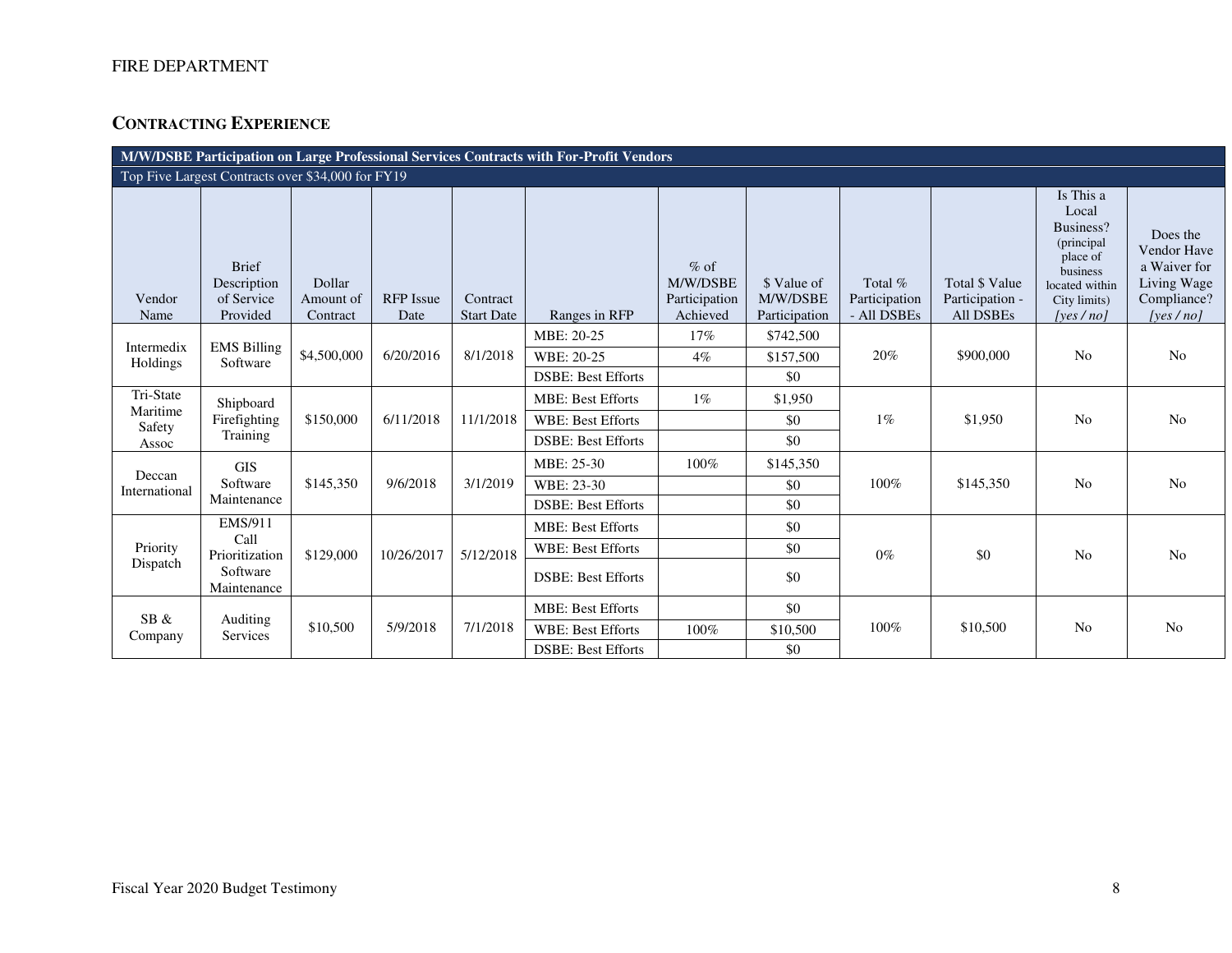# **EMPLOYEE DATA**

| <b>Staff Demographics (as of November 2018)</b> |                        |           |                        |                |                  |  |  |  |  |
|-------------------------------------------------|------------------------|-----------|------------------------|----------------|------------------|--|--|--|--|
|                                                 | <b>Full-Time Staff</b> |           | <b>Executive Staff</b> |                |                  |  |  |  |  |
|                                                 | Male                   | Female    |                        | Male           | Female           |  |  |  |  |
|                                                 | African-               | African-  |                        | African-       | African-         |  |  |  |  |
|                                                 | American               | American  |                        | American       | American         |  |  |  |  |
| Total                                           | 605                    | 144       | Total                  | $\overline{2}$ | $\overline{2}$   |  |  |  |  |
| % of Total                                      | 23%                    | 5%        | % of Total             | 22%            | 22%              |  |  |  |  |
| Average Salary                                  | \$76,658               | \$64,801  | Average Salary         | \$190,000      | \$132,178        |  |  |  |  |
| Median Salary                                   | \$77,252               | \$59,427  | Median Salary          | \$190,000      | \$114,600        |  |  |  |  |
|                                                 | White                  | White     |                        | White          | White            |  |  |  |  |
| Total                                           | 1,451                  | 131       | Total                  | 1              | $\overline{4}$   |  |  |  |  |
| % of Total                                      | 55%                    | 5%        | % of Total             | 11%            | 44%              |  |  |  |  |
| Average Salary                                  | \$78,766               | \$73,107  | Average Salary         | \$220,000      | \$109,270        |  |  |  |  |
| Median Salary                                   | \$76,737               | \$76,737  | Median Salary          | \$220,000      | \$111,935        |  |  |  |  |
|                                                 | Hispanic               | Hispanic  |                        | Hispanic       | Hispanic         |  |  |  |  |
| Total                                           | 209                    | 40        | Total                  | $\theta$       | $\overline{0}$   |  |  |  |  |
| % of Total                                      | 8%                     | 2%        | % of Total             | $0\%$          | $0\%$            |  |  |  |  |
| Average Salary                                  | \$71,878               | \$62,625  | Average Salary         | N/A            | N/A              |  |  |  |  |
| Median Salary                                   | \$76,737               | \$60,687  | <b>Median Salary</b>   | N/A            | N/A              |  |  |  |  |
|                                                 | Asian                  | Asian     |                        | Asian          | Asian            |  |  |  |  |
| Total                                           | 23                     | 1         | Total                  | $\mathbf{0}$   | $\boldsymbol{0}$ |  |  |  |  |
| % of Total                                      | $1\%$                  | $0\%$     | % of Total             | $0\%$          | $0\%$            |  |  |  |  |
| Average Salary                                  | \$70,992               | \$38,468  | Average Salary         | $\rm N/A$      | N/A              |  |  |  |  |
| Median Salary                                   | \$75,098               | \$38,468  | Median Salary          | N/A            | N/A              |  |  |  |  |
|                                                 | Other                  | Other     |                        | Other          | Other            |  |  |  |  |
| Total                                           | 15                     | 4         | Total                  | $\overline{0}$ | $\boldsymbol{0}$ |  |  |  |  |
| % of Total                                      | $1\%$                  | $0\%$     | % of Total             | $0\%$          | $0\%$            |  |  |  |  |
| Average Salary                                  | \$67,218               | \$48,126  | Average Salary         | N/A            | N/A              |  |  |  |  |
| Median Salary                                   | \$68,271               | \$41,973  | <b>Median Salary</b>   | $\rm N/A$      | N/A              |  |  |  |  |
|                                                 | Bilingual <sup>1</sup> | Bilingual |                        | Bilingual      | Bilingual        |  |  |  |  |
| Total                                           |                        |           | Total                  |                |                  |  |  |  |  |
| % of Total                                      |                        | N/A       | % of Total             |                | N/A              |  |  |  |  |
| Average Salary                                  |                        |           | Average Salary         |                |                  |  |  |  |  |
| <b>Median Salary</b>                            |                        |           | Median Salary          |                |                  |  |  |  |  |
|                                                 | Male                   | Female    |                        | Male           | Female           |  |  |  |  |
| Total                                           | 2,303                  | 320       | Total                  | 3              | 6                |  |  |  |  |
| % of Total                                      | 88%                    | 12%       | % of Total             | 33%            | 67%              |  |  |  |  |
| Average Salary                                  | \$77,622               | \$67,643  | Average Salary         | \$200,000      | \$119,392        |  |  |  |  |
| Median Salary                                   | \$76,737               | \$64,945  | Median Salary          | \$190,000      | \$113,268        |  |  |  |  |

<sup>1</sup> PFD does not have this data but is exploring collection methods to capture and report this information accurately.